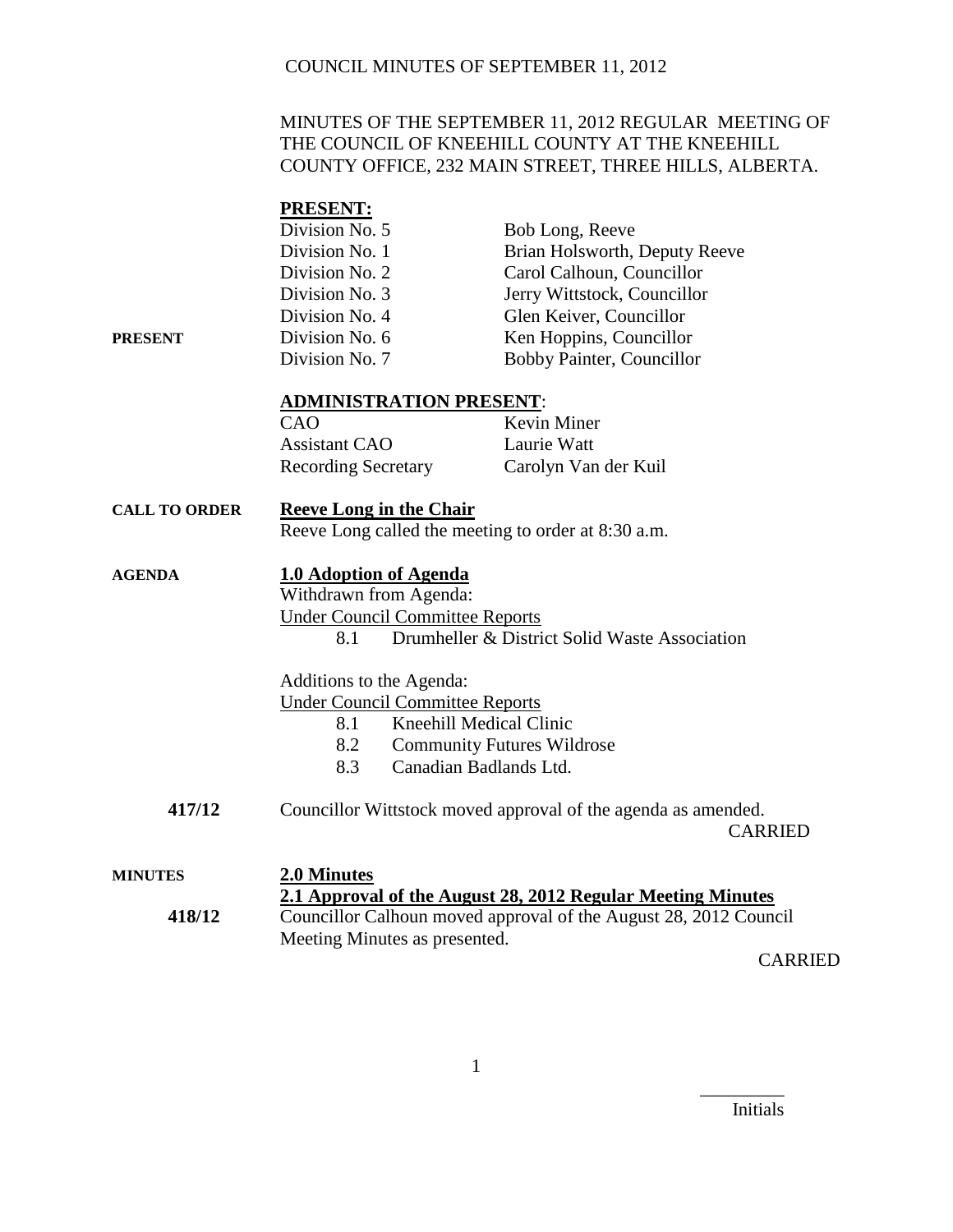# COUNCIL MINUTES OF SEPTEMBER 11, 2012

| <b>FINANCIAL</b>        | <b>5.0 Financial Reports</b>                                                                                                                                                                                                                                                                                                 |
|-------------------------|------------------------------------------------------------------------------------------------------------------------------------------------------------------------------------------------------------------------------------------------------------------------------------------------------------------------------|
| <b>BANK REC</b>         | 5.1 Bank Reconciliation July 2012                                                                                                                                                                                                                                                                                            |
| 419/12                  | Councillor Hoppins moved that Council receive the July 2012 Bank                                                                                                                                                                                                                                                             |
|                         | Reconciliation as presented.                                                                                                                                                                                                                                                                                                 |
|                         | <b>CARRIED</b>                                                                                                                                                                                                                                                                                                               |
| <b>NEW BUSINESS</b>     | <b>7.0 New Business</b>                                                                                                                                                                                                                                                                                                      |
| <b>ROLES &amp; RESP</b> | <b>7.1 Roles and Responsibilities Workshop</b>                                                                                                                                                                                                                                                                               |
| 420/12                  | Councillor Wittstock moved that Council authorize the attendance of                                                                                                                                                                                                                                                          |
|                         | Council to attend the Roles and Responsibilities Workshop being held in                                                                                                                                                                                                                                                      |
|                         | Acme, AB on Thursday November 8, 2012.                                                                                                                                                                                                                                                                                       |
|                         | <b>CARRIED</b>                                                                                                                                                                                                                                                                                                               |
| <b>RECEPTION RENO</b>   | <b>7.2 Reception Renovation</b>                                                                                                                                                                                                                                                                                              |
|                         | Council Meeting recessed from 8:38 a.m. to 8:55 a.m. for Council to take                                                                                                                                                                                                                                                     |
|                         | a look at the Reception area.                                                                                                                                                                                                                                                                                                |
|                         | John McKiernan, Environment Supervisor and Lawrie Ross, Road                                                                                                                                                                                                                                                                 |
|                         | Maintenance supervisor were present when the meeting reconvened.                                                                                                                                                                                                                                                             |
| 421/12                  | Councillor Carol Calhoun moved that Council direct administration to put<br>together a renovation plan with the assistance of Driwall Excellence $\&$<br>Construction Inc. for the upstairs and downstairs entrance and reception<br>areas to bring back to Council to assist them in developing a budget.<br><b>CARRIED</b> |
| <b>OPERATIONS</b>       | <b>4.0 Operations</b>                                                                                                                                                                                                                                                                                                        |
|                         | <b>4.1 Operations Summary</b>                                                                                                                                                                                                                                                                                                |
| <b>OPR SUMMARY</b>      | Lawrie Ross and John McKiernan presented the Operations Report                                                                                                                                                                                                                                                               |
|                         | comprised of Transportation (Roads), Water and Miscellaneous updates.                                                                                                                                                                                                                                                        |
|                         | The following items were also addressed:                                                                                                                                                                                                                                                                                     |
|                         | Projected date for the Roadside mowing completion is October 31,<br>2012                                                                                                                                                                                                                                                     |
|                         | Several intersections on gravel roads in Kneehill County are                                                                                                                                                                                                                                                                 |
|                         | developing washboards. Roamer Graders are dealing with these                                                                                                                                                                                                                                                                 |
|                         | presently and if there is a problem area rate payers are to call the<br>County office to report it.                                                                                                                                                                                                                          |
| 422/12                  | Councillor Holsworth moved that Council receive the Operations                                                                                                                                                                                                                                                               |
|                         | Summary report as presented.                                                                                                                                                                                                                                                                                                 |
|                         | $C$ annon                                                                                                                                                                                                                                                                                                                    |

CARRIED

Initials

\_\_\_\_\_\_\_\_\_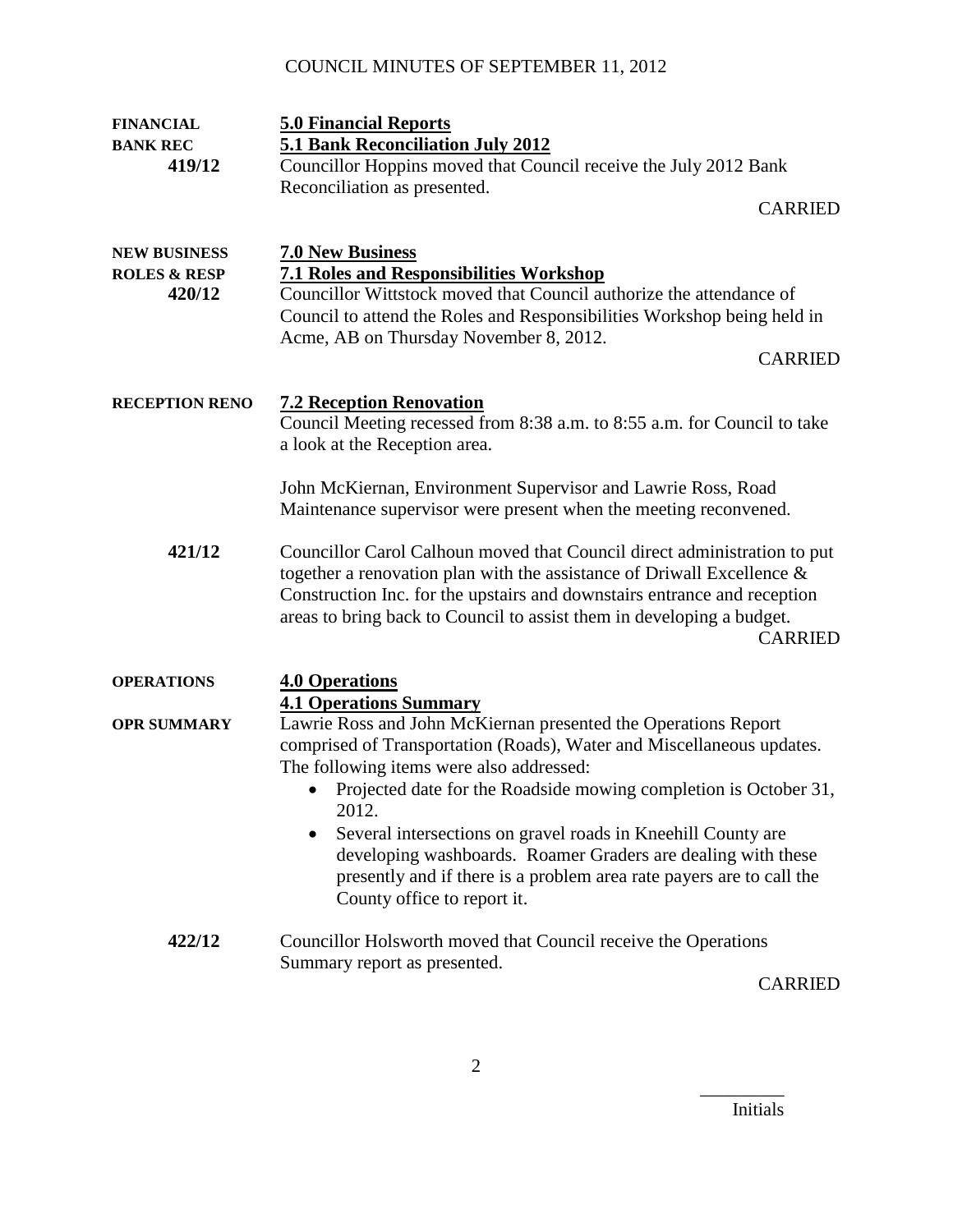| <b>H20 MODELING</b>                                                          | 4.2 Water Modeling Application - Sunnyslope WAS - Isaac Olfert                                                                                                                                                                                                                                                                                                                                 |  |
|------------------------------------------------------------------------------|------------------------------------------------------------------------------------------------------------------------------------------------------------------------------------------------------------------------------------------------------------------------------------------------------------------------------------------------------------------------------------------------|--|
| 423/12                                                                       | Councillor Calhoun moved that Council approves the connection                                                                                                                                                                                                                                                                                                                                  |  |
|                                                                              | recommendation as presented.                                                                                                                                                                                                                                                                                                                                                                   |  |
|                                                                              | <b>CARRIED</b>                                                                                                                                                                                                                                                                                                                                                                                 |  |
|                                                                              | Debi Moon, reporter for The Capital, entered the meeting at 9:20 a.m.                                                                                                                                                                                                                                                                                                                          |  |
| <b>BUFFALO JUMP RD</b><br>424/12                                             | <b>4.3 Buffalo Jump Road</b><br>Councillor Hoppins moved that Council approve to make the Buffalo<br>Jump Road safer by reducing the curve in the road by moving the road to<br>the north which will require Kneehill County to purchase a 20 metre road<br>right of way from the Provincial Government and to have power poles<br>moved to accommodate the new road design.<br><b>CARRIED</b> |  |
| <b>AB TRANSPORT</b><br>425/12                                                | <b>4.4 Alberta Transportation</b><br>Councillor Painter moved that Council invite Tony Chelick Operations<br>Manager for Alberta Transportation from the Hanna Office to Council.<br><b>CARRIED</b>                                                                                                                                                                                            |  |
|                                                                              | Lawrie Ross and John McKiernan left the meeting at 9:26 a.m.                                                                                                                                                                                                                                                                                                                                   |  |
|                                                                              | The meeting recessed from 9:27 a.m. until 9:35 a.m.                                                                                                                                                                                                                                                                                                                                            |  |
| <b>NEW BUSINESS</b><br>POLICY ON PLQS<br><b>&amp; CERTIFICATES</b><br>426/12 | <b>7.0 New Business Con'td</b><br><b>7.3 Policy on Presenting Plaques and Certificates</b><br>Councillor Holsworth moved that Council approve Policy #15-2 for<br>Award Recognition and Congratulatory Presentations as presented, and<br>delete policies $\#10-1$ , $\#10-4$ and $\#10-10$ from the policy manual.<br><b>CARRIED</b>                                                          |  |
| 427/12                                                                       | <b>COMMUNITY GRNTS 7.4 Community Grants to Non-Profit Organizations</b><br>Councillor Hoppins moved that Council approve the September 2012<br>Community Grants to Non Profit Organizations funding allocations as per<br>the recommendations of the Community Grants Committee.<br><b>CARRIED</b>                                                                                             |  |
| <b>COUNCIL REPORTS</b>                                                       | <b>8.0 Council and Committee Reports</b><br>KHILL MDCL CLINIC 8.1 Kneehill Medical Clinic - Councillor Calhoun spoke on the<br>Executive Summary from the August 21, 2012 meeting that Council<br>reviewed.                                                                                                                                                                                    |  |
| <b>COMM FUTURES</b>                                                          | <b>8.2 Community Futures Wildrose-</b> A written report was submitted by<br>Reeve Long on the September 6, 2012 meeting.                                                                                                                                                                                                                                                                       |  |

\_\_\_\_\_\_\_\_\_